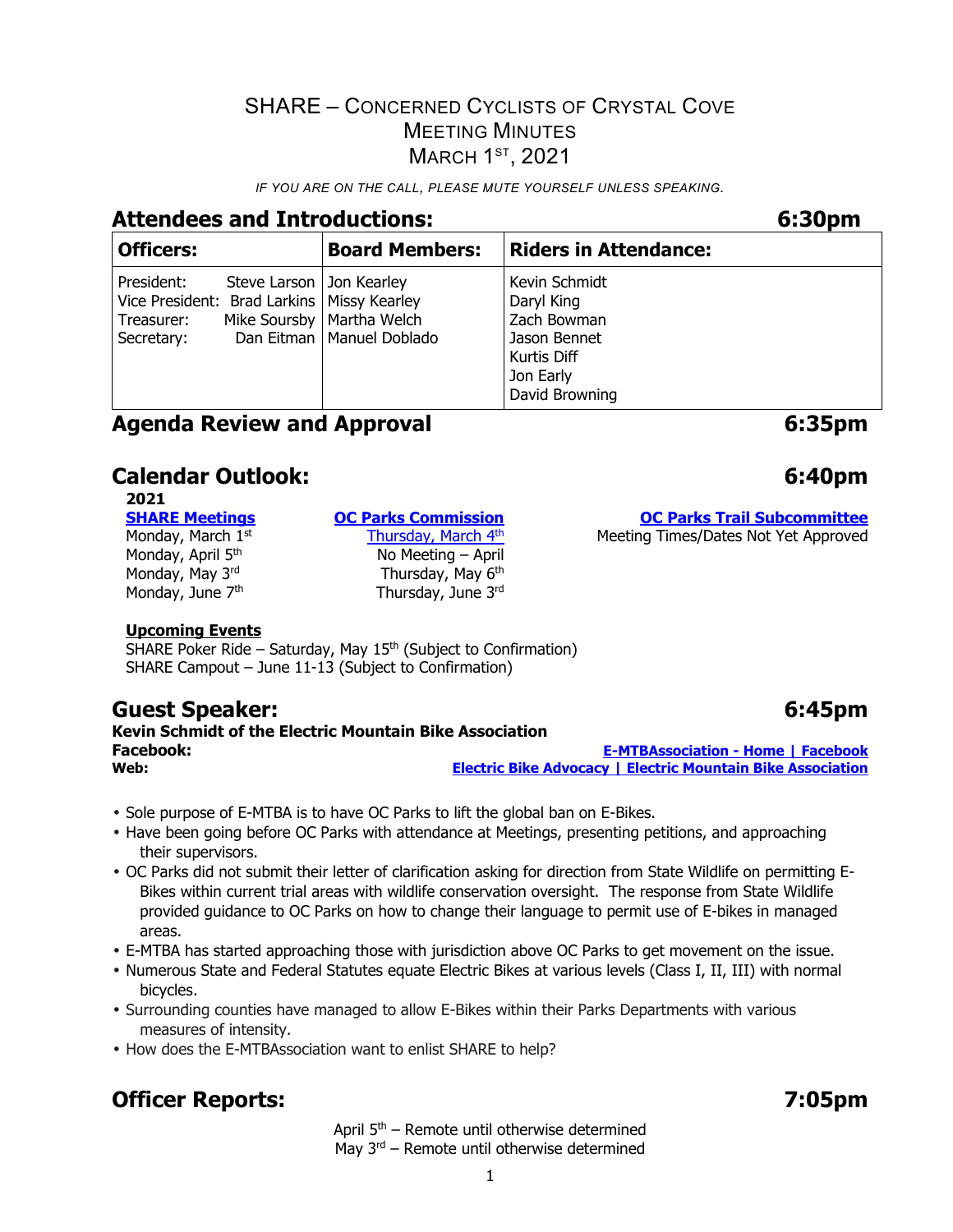*IF YOU ARE ON THE CALL, PLEASE MUTE YOURSELF UNLESS SPEAKING.* 

| <b>President:</b> | Steve Larson        | • Stopped by the Santiago Oaks OC Parks "Safety Day". Hasn't ridden in<br>there in a while, but was surprised at the number of riders and was<br>told 40+ E-bikes had already been through in the morning. Had a<br>sign-up list for people who wanted to do trail work.<br>• A special thanks to the various members in virtual attendance.                                                                                                                                                                                                                                                                                                                                                                                                                                                                                                                                                                                                                                                                                                                                                                                                                                                                                                                                                                                                                                                                                                                                                                                                                                                                                                                                                                                                                                                                                                                                                      |  |  |
|-------------------|---------------------|---------------------------------------------------------------------------------------------------------------------------------------------------------------------------------------------------------------------------------------------------------------------------------------------------------------------------------------------------------------------------------------------------------------------------------------------------------------------------------------------------------------------------------------------------------------------------------------------------------------------------------------------------------------------------------------------------------------------------------------------------------------------------------------------------------------------------------------------------------------------------------------------------------------------------------------------------------------------------------------------------------------------------------------------------------------------------------------------------------------------------------------------------------------------------------------------------------------------------------------------------------------------------------------------------------------------------------------------------------------------------------------------------------------------------------------------------------------------------------------------------------------------------------------------------------------------------------------------------------------------------------------------------------------------------------------------------------------------------------------------------------------------------------------------------------------------------------------------------------------------------------------------------|--|--|
| VP:               | <b>Brad Larkins</b> | • CAMTB Report (2/11 Meeting)<br>CAMTB 2021 Board Recruitment   The California Mountain Biking<br>$\circ$<br>Coalition (CAMTB) is seeking a diverse mix of passionate<br>individuals (mountain bikers preferred!) who can help us build<br>our board with the strategic skill set that will help CAMTB achieve<br>its "5 Whys" (see below). These skills include, but are not limited<br>to: Fundraising and finance, understanding of the legislative<br>process, Lobbying and political engagement, Partnership and<br>coalition development, Land management/use and environmental<br>review processes (CEQA, NEPA), Trail planning/mapping and<br>building experience, Law/Science/Environmental degree, Non-<br>profit management experience, and Marketing and public<br>relations. In alignment with our commitment with Justice, Equity,<br>Diversity, and Inclusion, CAMTB is committed to cultivating a<br>Board of Directors with diverse representation, and year over<br>year increase in gender, racial diversity, and geographic<br>representation.<br>If you are interested (or know of someone who might be<br>$\circ$<br>interested in a board position), please reach out to<br>vp@sharemtb.com.<br>Looking for examples of eMTB pilot programs in CA? Wilder<br>$\circ$<br>Ranch State Park, Henry Cowell State Park, Forest of the Nisene<br>Marks State Park, Folsom and Auburn State Recreation Areas.<br>Others?<br>CAMTB is looking for high resolution pictures from SHARE doing<br>$\circ$<br>stuff ۞<br>Steve: any others from CAMTB?<br>$\circ$<br>$\bullet$ ebike panel at CA Trails and Greenways Conference April 14 - 16, 2021<br>- Kevin Schmidt from the electric mountain bike association? Others?<br>CA Trails and Greenways Conference April $14 - 16$ , 2021 - CA State<br>Parks (3/1 to 3/17 - \$75). All virtual! California Trails & Greenways<br>2021 |  |  |
| <b>Secretary:</b> | Dan Eitman          | • Review and Approval of February 2021 Minutes. No objections.                                                                                                                                                                                                                                                                                                                                                                                                                                                                                                                                                                                                                                                                                                                                                                                                                                                                                                                                                                                                                                                                                                                                                                                                                                                                                                                                                                                                                                                                                                                                                                                                                                                                                                                                                                                                                                    |  |  |
| <b>Treasurer:</b> | Mike Soursby        | • Financially sound. Taking in more membership fees than we're<br>expending with the lack of trail work opportunities or other large<br>expenses.<br>• Renewed our website security for the next (2) Years<br>• Bank of America Checking fees have changed (reported in financial<br>statement)a minor increase due to meeting amount minimums.                                                                                                                                                                                                                                                                                                                                                                                                                                                                                                                                                                                                                                                                                                                                                                                                                                                                                                                                                                                                                                                                                                                                                                                                                                                                                                                                                                                                                                                                                                                                                   |  |  |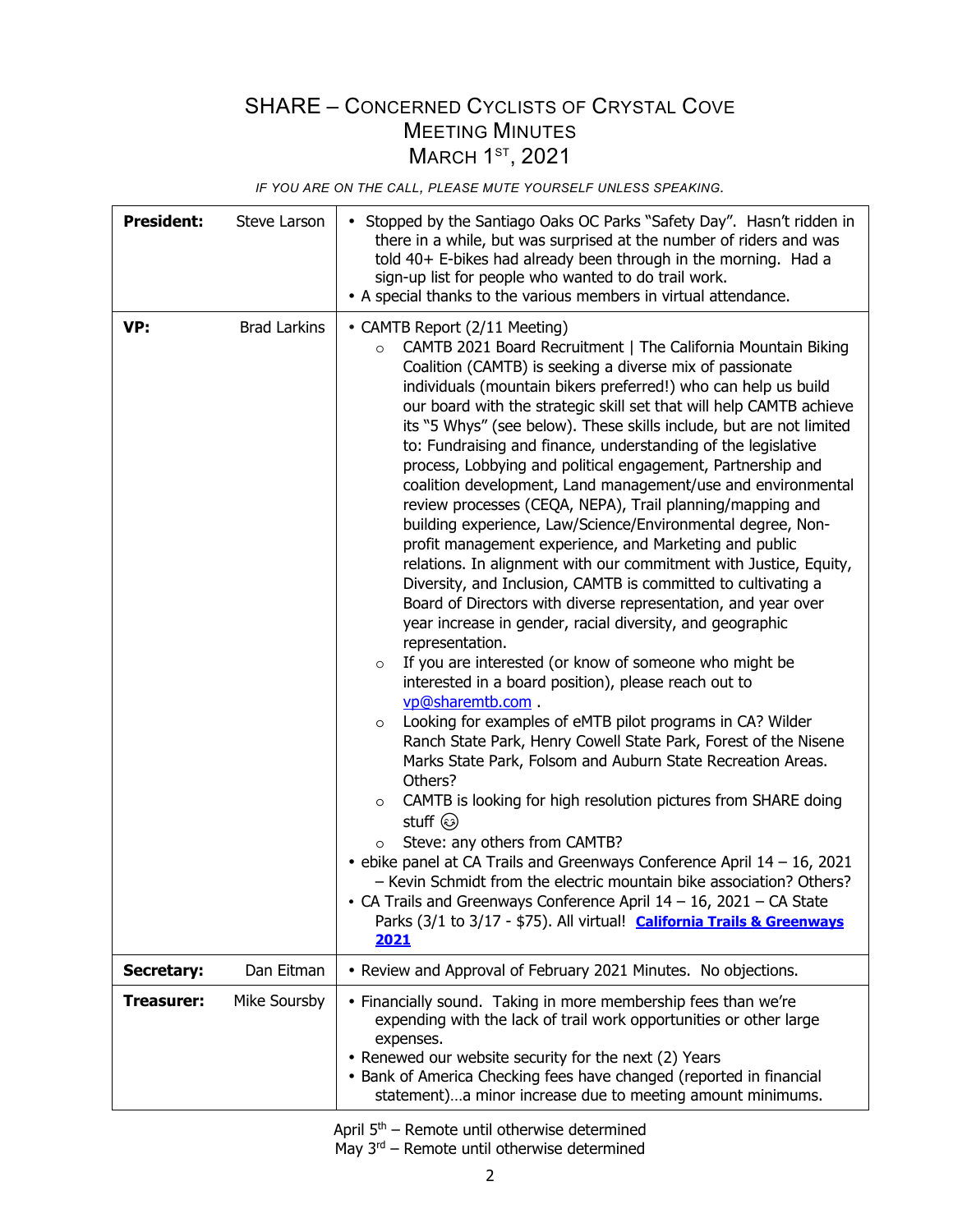*IF YOU ARE ON THE CALL, PLEASE MUTE YOURSELF UNLESS SPEAKING.* 

## **Director Reports:**

| <b>Park Rep.:</b><br>Jon Kearley      | • Options besides OC Parks for Trail Maintenance? Fullerton Loop? City of<br>San Juan Capistrano? San Clemente? Other locations?                                                |  |  |
|---------------------------------------|---------------------------------------------------------------------------------------------------------------------------------------------------------------------------------|--|--|
| Website:<br>Mike Soursby              | • No updates                                                                                                                                                                    |  |  |
| <b>Sponsors: Manuel Doblado</b>       | • Sponsor list update in progress.<br>• Jersey placement?                                                                                                                       |  |  |
| Paul Miller<br>Events:                | • Establish New Poker Ride Date of October 23rd.                                                                                                                                |  |  |
| Outreach:<br>Missy Kearley            | • Post information that CAMTB is looking for Board Members (Brad to<br>send information).<br>• Social Media outreach on Bell Program. Martha to provide updated<br>information. |  |  |
| <b>Bell:</b><br>Martha Welch          | • No new developments. Supply remains stable.                                                                                                                                   |  |  |
| PR:<br>Steve/Dan                      | • Stay friendly.                                                                                                                                                                |  |  |
| <b>Membership:</b><br>Steve/Missy/Dan | • 159 Current Members (February 28, 2021)<br>• February: (3) New, (3) Renewals, (4) Lapses                                                                                      |  |  |
| <b>Volunteers:</b><br>Vacant          | • Nothing required at this time.                                                                                                                                                |  |  |
| <b>Graphics:</b><br>Vacant            | • Nothing required at this time.                                                                                                                                                |  |  |

# **Park/Area Reports: 7:40pm**

| <b>USFS</b><br>П.                                                                                                                                                                                                                   | <b>Crystal Cove</b><br>$\Box$                  | $\Box$ LCWP          | □ Aliso/Wood Canyon |  |  |
|-------------------------------------------------------------------------------------------------------------------------------------------------------------------------------------------------------------------------------------|------------------------------------------------|----------------------|---------------------|--|--|
| <b>Whiting Ranch</b><br>⊠                                                                                                                                                                                                           | <b>Santiago Oaks</b><br>П.                     | $\Box$ Peters Canyon | $\sqcap$ O'Neill    |  |  |
| $\boxtimes$ IOSP/IRC                                                                                                                                                                                                                | <b>Caspers</b><br>ΙI                           | $\Box$ Chino Hills   | $\Box$ San Onofre   |  |  |
| (Other)<br>$\Box$                                                                                                                                                                                                                   | (Other)<br>ப                                   | $\Box$ (Other)       |                     |  |  |
| <b>Whiting Ranch</b><br>• Western portion of park to remain closed indefinitely (Water Tank, Borrego,<br>Mustard, West Entry, and all trails west of 4-corners).<br>• Mark's Bench has been delivered to OC Parks for installation. |                                                |                      |                     |  |  |
| <b>IOSP/IRC</b>                                                                                                                                                                                                                     | • Limestone Canyon closed indefinitely (fire). |                      |                     |  |  |

# **Old Business: 7:45pm**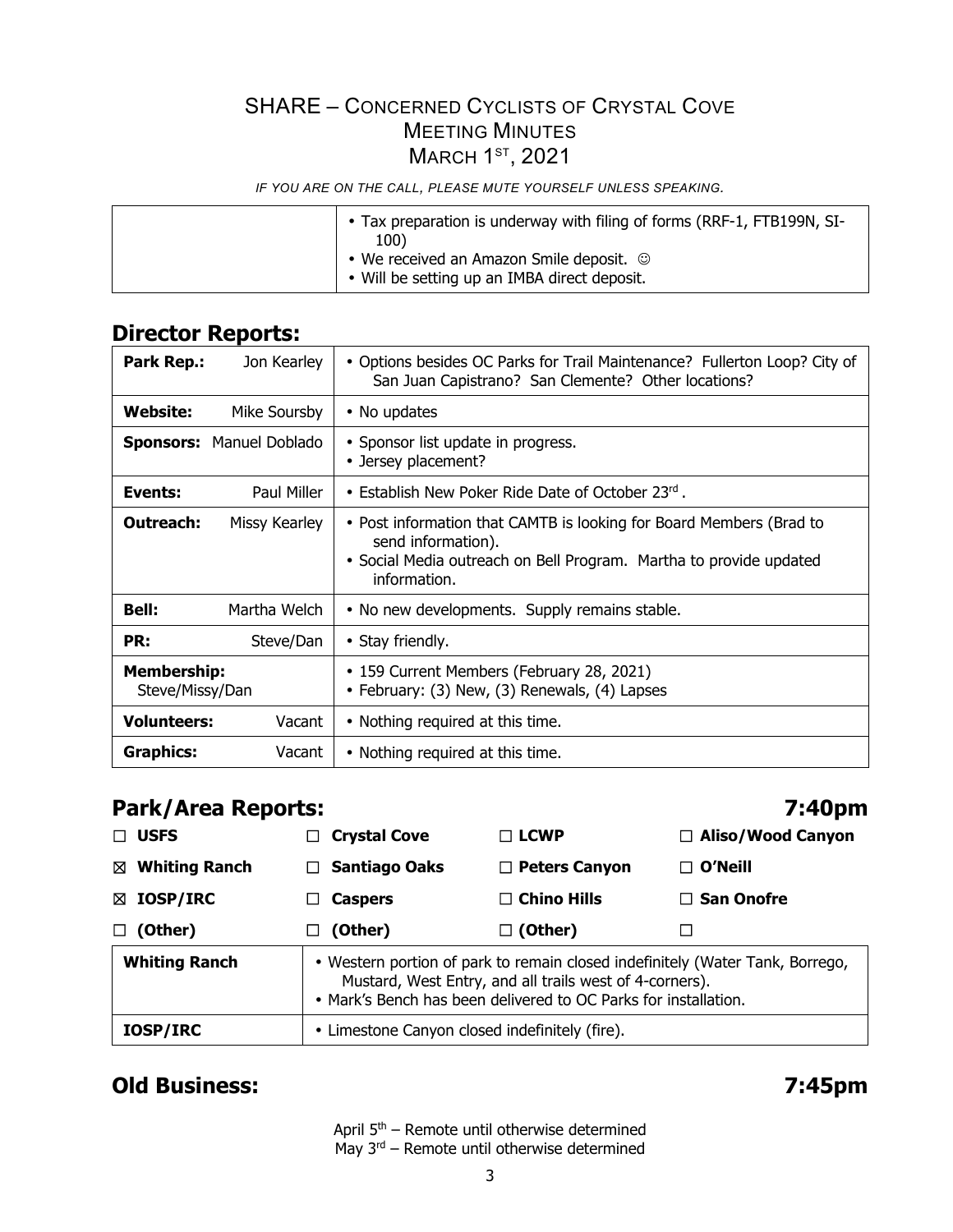*IF YOU ARE ON THE CALL, PLEASE MUTE YOURSELF UNLESS SPEAKING.* 

#### 1. **Share Jerseys**

A request was made for new SHARE jerseys…its been 4-5 years since the last jersey was issued. A suggestion to form a committee to design a new SHARE Jersey: Dan Eitman and Mike Soursby to collaborate. Make proposal for March meeting for design/color/mockup. Focus on Earth Tones and Santiago Peaks motif. Explore Hats…trucker style. Refer to ThinkMTB website for comparable designs.

- a. Jersey Pricing is forecast to be \$27 ea. based on current design.
- b. Embroidered Hat Pricing is forecast to be \$12 ea based on current design.
- c. Current Inventory of Prior T-Shirts
	- i. Small 2
	-
	- ii. Medium 27<br>iii. Large 13 iii. Large -
	- iv. XL 4
	- v. Older Shirts (3) SM; (6) M; (1) XL; (1) W SM; (1) W M; (2) W L
- d. Mike Soursby to get a refined quote on costs for Proposed Designs. Please direct all other comments through the Facebook SHARE site for today's meeting as a post.

#### 2. **Membership**

Partner with a local bike shop to provide a free t-shirt and hat with signup? Re-evaluate impact of Bell giveaway at Rock 'n Road. Re-explore in the future with SHARE on-site at a shop event. SHARE advocates need to be a part of it. Table to a future meeting when conditions (Covid) permit.

#### **3. E-Bike Advocacy Organization in Orange County**

- a. Relatively new group with 7,000 signature petition advocating for full access (Class 1 and 2) on natural-surface trails, leveraging providing access based on age and disabled access.
- b. A more aggressive approach than previously pursued with OC Parks in late 2019 for Class 1 access where Mountain Bikes are currently permitted.
- c. Where does SHARE stand? SHARE remains aligned with People-for-Bikes, CAMTB, and IMBA regarding Class 1 access to existing and new Mountain Bike Trails.

#### **4. Flickr?**

- a. 1000 Historical SHARE photos residing on Flickr.
- b. Backup and Archive Historical Pictures where do we put them?
	- i. SmugMug @ \$80/year?
	- ii. Google Photos @ \$??/year?
	- iii. Other options?
	- iv. Provide a recommendation for next meeting recommendation to be acted on at March Meeting.
- c. Mike Soursby recommends SmugMug @ \$55 / year.
	- i. Board Action: Approved.
	- ii. Mike Soursby to set it up and proceed. Initially provide access to Executive Board in 1<sup>st</sup> month and Appointed Board the 2<sup>nd</sup> month.

#### **New Business: 8:05pm**

1. No new business

#### **General Roundtable: 8:05pm**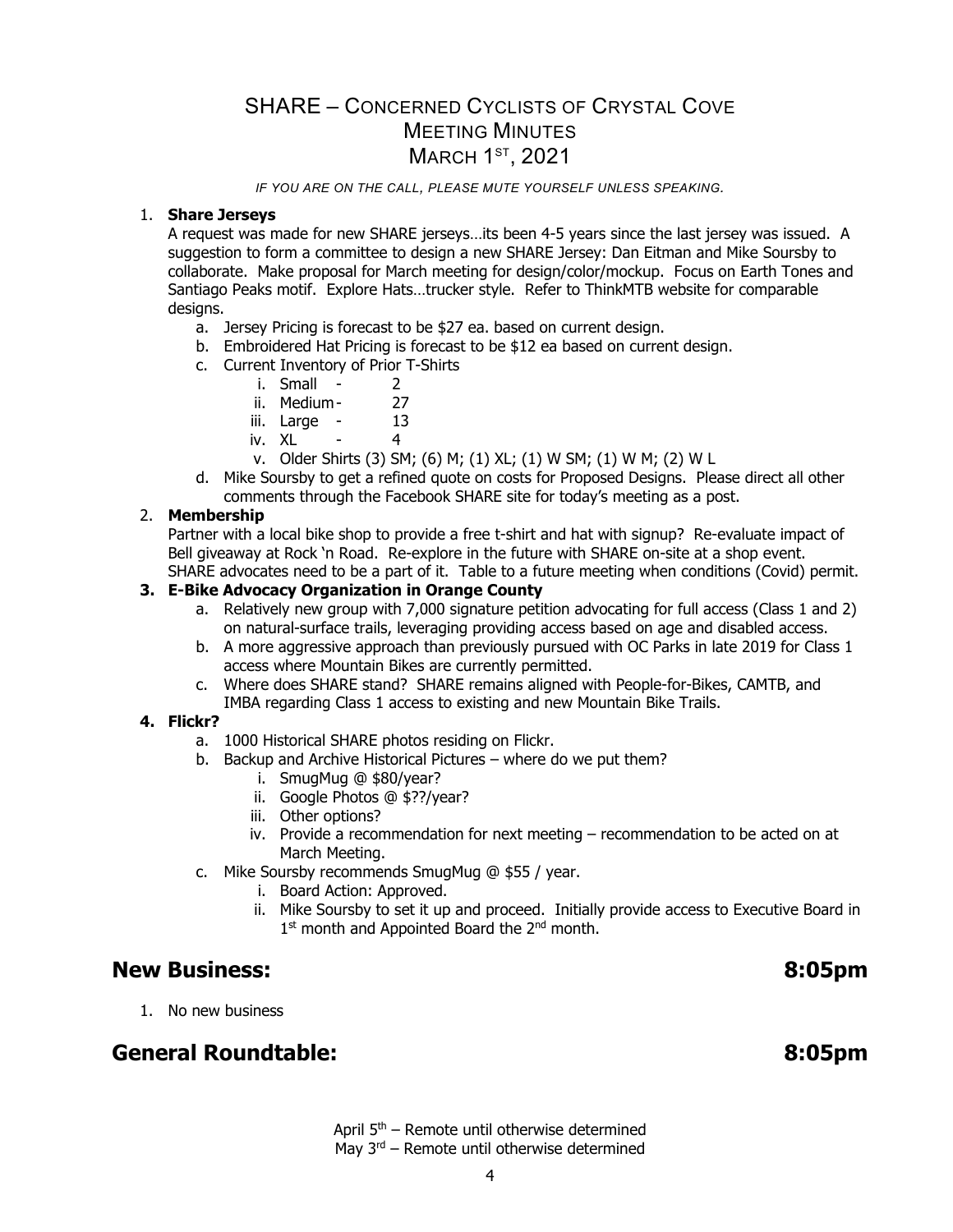*IF YOU ARE ON THE CALL, PLEASE MUTE YOURSELF UNLESS SPEAKING.* 

1. OCMTBA Update – Efforts continue to expand access within OC Parks for all users, clarification on E-Bike Access, and Trail Etiquette Outreach.

# **Meeting Adjourned @ 8:15pm**

Minutes Submitted by Daniel J. Eitman

Secretary: March 3, 2021<br> *must Hatter* and

Approved: *April 5, 2021*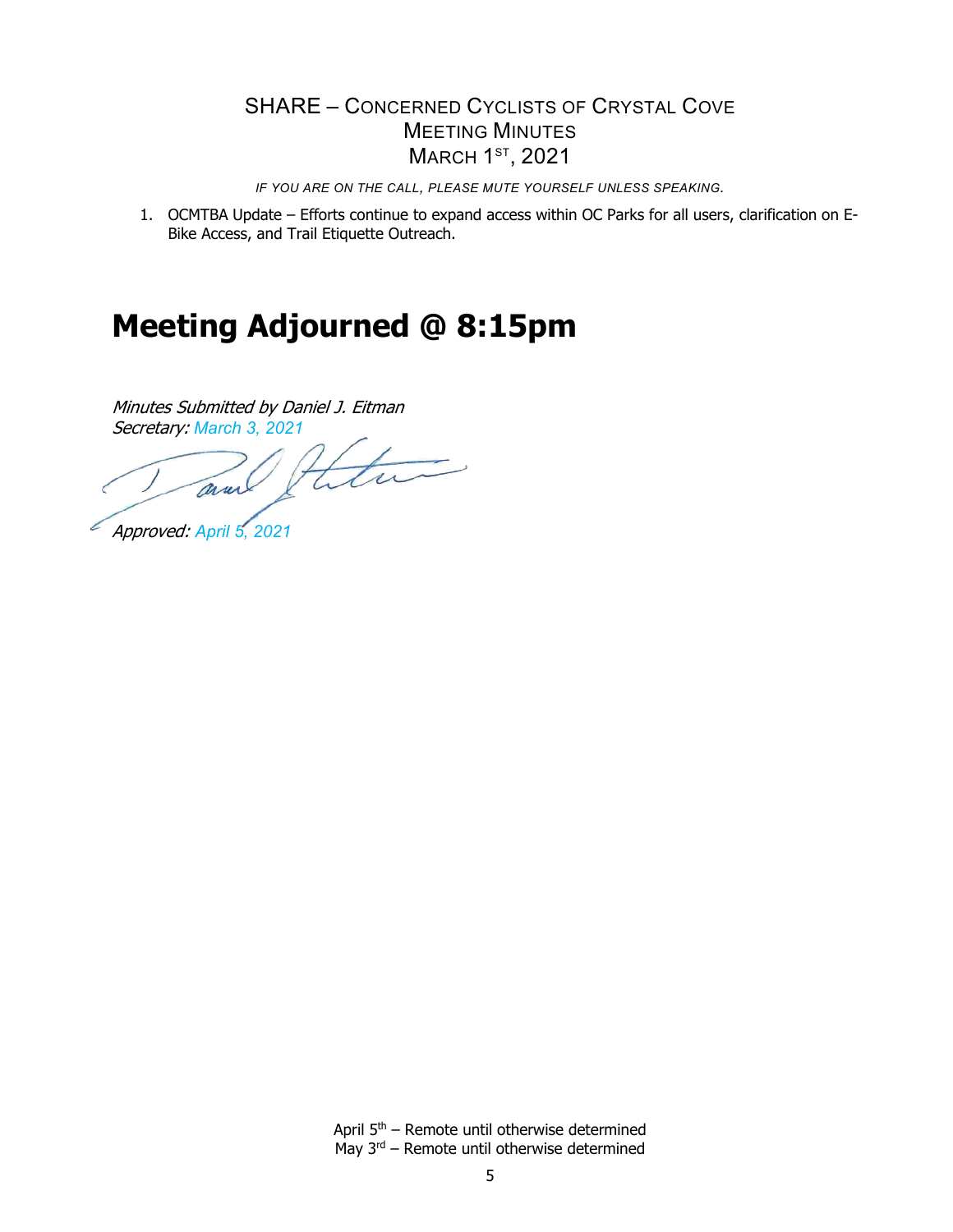*IF YOU ARE ON THE CALL, PLEASE MUTE YOURSELF UNLESS SPEAKING.* 

Exhibit A - Financial Statement

Refer to Website for Current Statement

April 5th – Remote until otherwise determined May  $3^{rd}$  – Remote until otherwise determined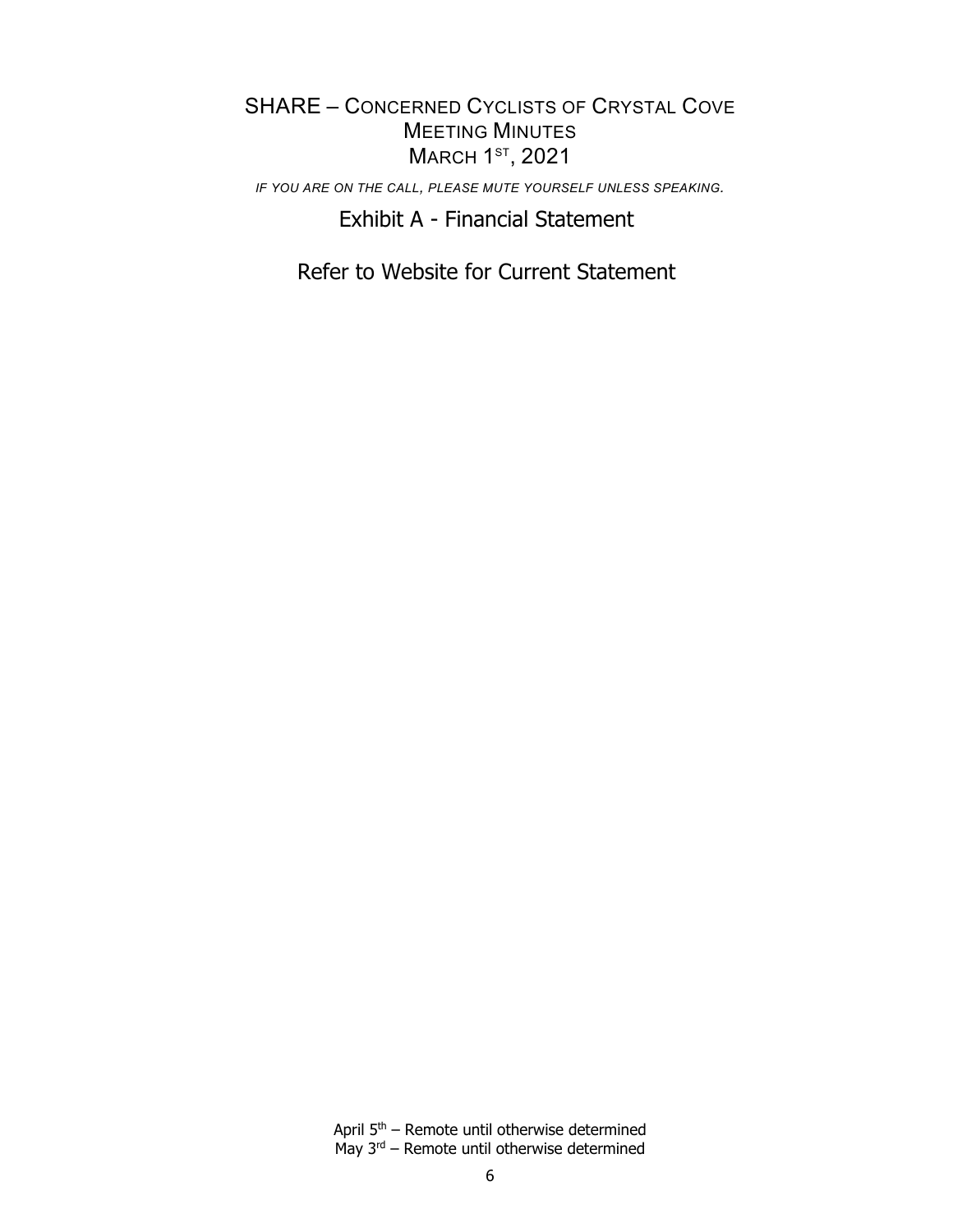*IF YOU ARE ON THE CALL, PLEASE MUTE YOURSELF UNLESS SPEAKING.* 

Exhibit B - Membership Charts – Winter Comparison (February 2021)



April 5th – Remote until otherwise determined May  $3^{rd}$  – Remote until otherwise determined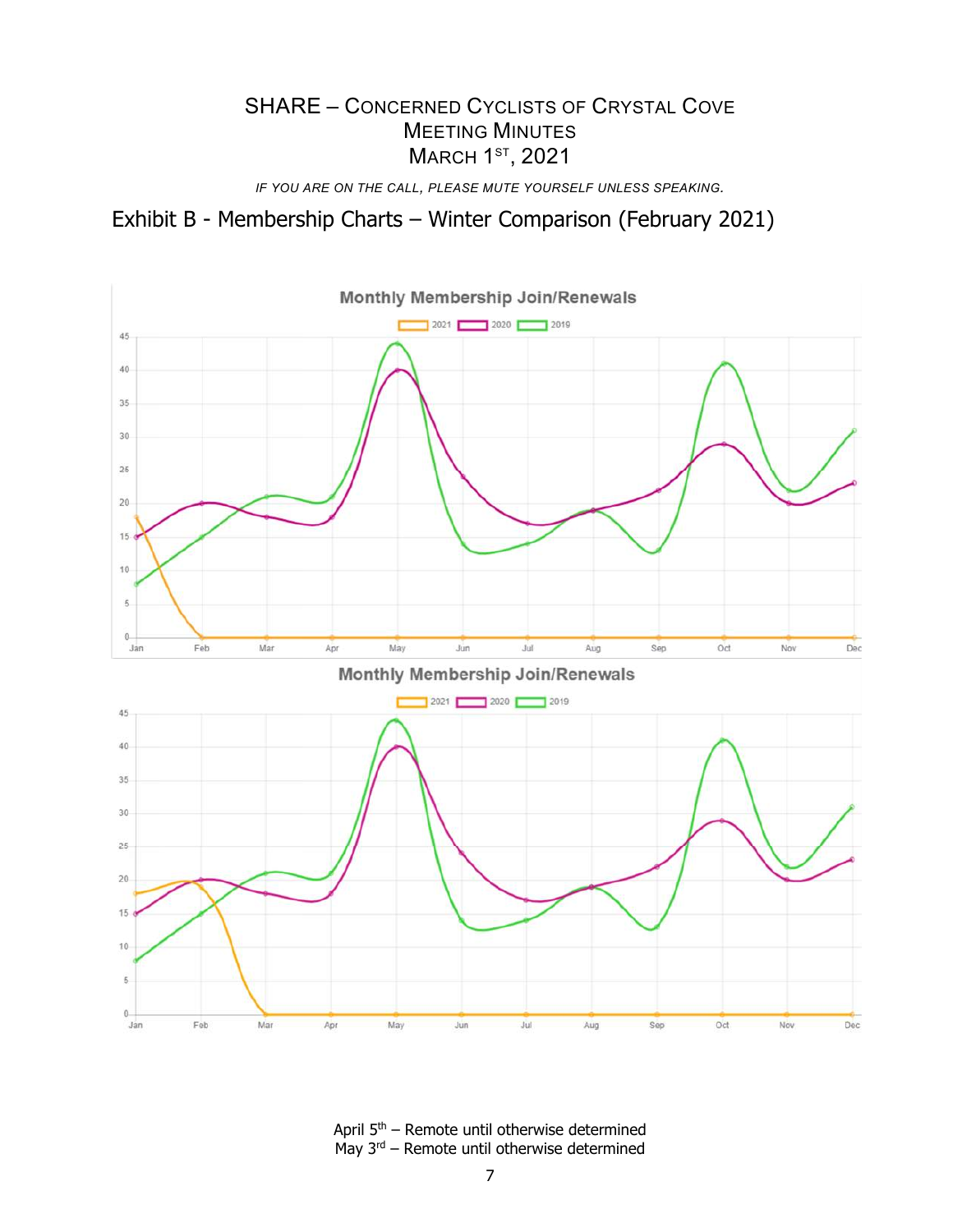*IF YOU ARE ON THE CALL, PLEASE MUTE YOURSELF UNLESS SPEAKING.* 

# Exhibit C - Membership Contributions – Winter Comparison (February 2021)



April 5th – Remote until otherwise determined May  $3^{rd}$  – Remote until otherwise determined